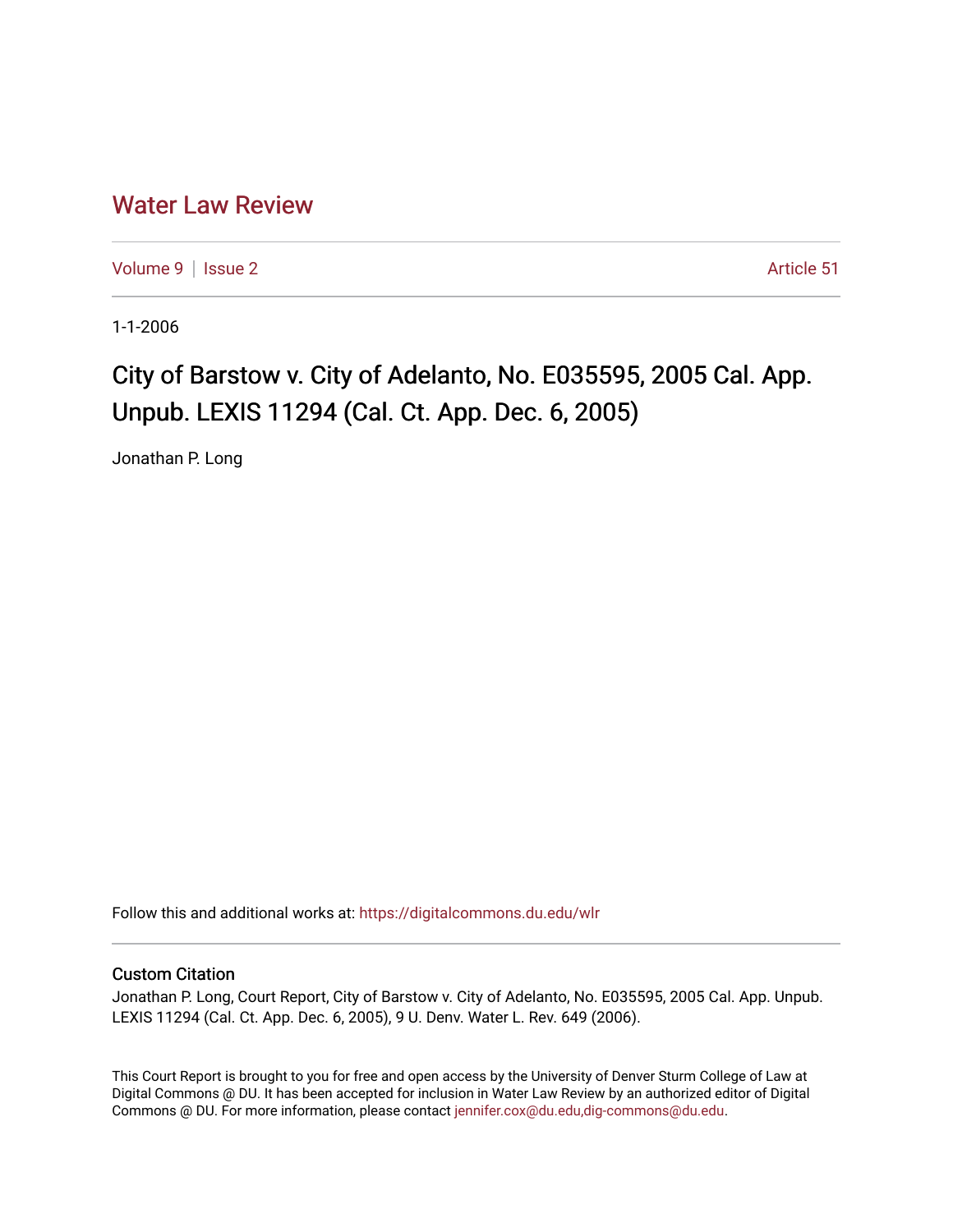adequate description of the project's environmental setting. Second, the EIR failed to describe the Project's impacts on the discharge areas. Finally, the EIR lacked evidence to support its assertion that the Project would successfully divert stormwater ("first-flush") from the marina. The Court of Appeal of California, First Appellate District determined, however, that parties must first raise allegations of noncompliance with CEQA during the public comment period and that they must exhaust all administrative remedies before filing a lawsuit. This prerequisite enables public agencies to respond to factual issues or legal theories before its actions are subject to lawsuits. According to the evidence, the court found that Benicia Harbor failed to effectively raise any of the three allegations prior to the filing of the lawsuit.

In addition to finding that Benicia Harbor could not raise their allegations because they failed to exhaust administrative remedies, the court further held that even if Benicia Harbor's arguments were properly before the court for review, the allegations were unfounded as the EIR did not violate CEQA. The court extended their holding in order to review whether prejudicial abuse occurred. After assessing the process used by the City in developing the EIR and reviewing the City's responses to the concerns raised by the public during the comment period prior to the final EIR, the court found the EIR sufficient and not in violation of CEQA. Thus, the court affirmed the trial court's dismissal of Benicia Harbor's petition.

## *Maria E. Hohn*

City of Barstow v. City of Adelanto, No. **E035595, 2005 Cal. App.** Unpub. **LEXIS 11294** (Cal. Ct. **App.** Dec. **6, 2005)** (holding California law requires that a party preserve legal water rights by maintaining reasonable beneficial use and receiving the benefit of a judgment by intervention requires that a party establish a water right under the judgment's terms).

The City of Barstow and the Southern California Water Company filed a complaint in the Superior Court of Riverside County alleging that upstream water users excessively impacted their water supply in the Mojave Basin Area. The Mojave Water Agency ("MWA") served an amended cross-complaint on all basin water producers who produced more than ten acre-feet per annum ("AFA") between 1986 and 1990. The Mojave Basin Adjudication Committee completed a comprehensive settlement providing a free production allowance ("FPA") to each producer served by MWA, equal to that producers' highest annual production during the five-year period. Under the settlement, all producers who produced less than ten AFA were minimal producers not made parties to the suit and limited to a FPA of ten AFA in the future. The trial court entered judgment according to the settlement and subsequently denied minimal producers Richard and Teresa Fortyune's